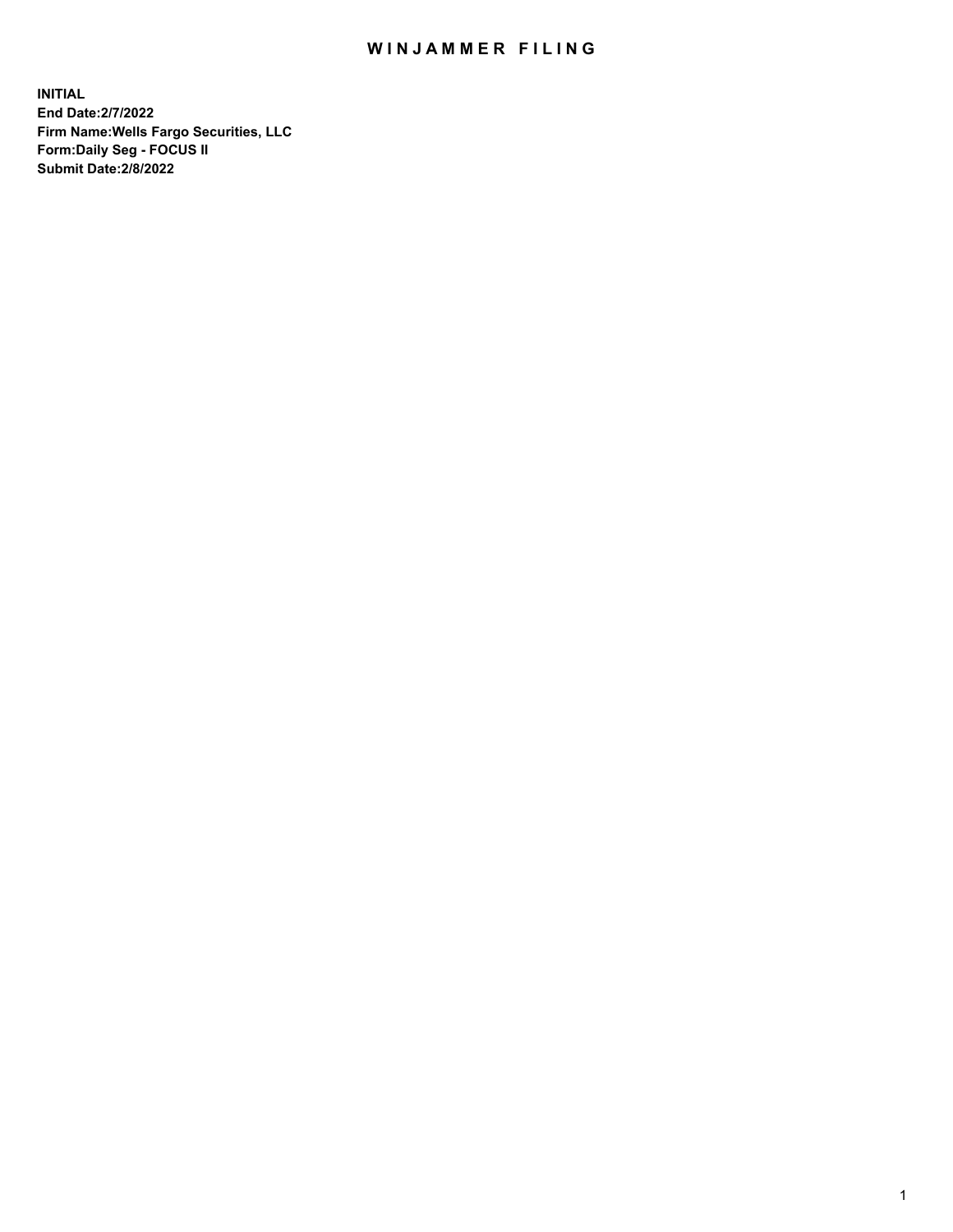**INITIAL End Date:2/7/2022 Firm Name:Wells Fargo Securities, LLC Form:Daily Seg - FOCUS II Submit Date:2/8/2022 Daily Segregation - Cover Page**

| Name of Company                                                                                                                                                                                                                                                                                                                | <b>Wells Fargo Securities LLC</b>                          |
|--------------------------------------------------------------------------------------------------------------------------------------------------------------------------------------------------------------------------------------------------------------------------------------------------------------------------------|------------------------------------------------------------|
| <b>Contact Name</b>                                                                                                                                                                                                                                                                                                            | <b>James Gnall</b>                                         |
| <b>Contact Phone Number</b>                                                                                                                                                                                                                                                                                                    | 917-699-6822                                               |
| <b>Contact Email Address</b>                                                                                                                                                                                                                                                                                                   | james.w.gnall@wellsfargo.com                               |
| FCM's Customer Segregated Funds Residual Interest Target (choose one):<br>a. Minimum dollar amount: ; or<br>b. Minimum percentage of customer segregated funds required:%; or<br>c. Dollar amount range between: and; or<br>d. Percentage range of customer segregated funds required between:% and%.                          | 115,000,000<br><u>0</u><br>00<br>00                        |
| FCM's Customer Secured Amount Funds Residual Interest Target (choose one):<br>a. Minimum dollar amount: ; or<br>b. Minimum percentage of customer secured funds required:%; or<br>c. Dollar amount range between: and; or<br>d. Percentage range of customer secured funds required between:% and%.                            | 30,000,000<br><u>0</u><br>0 <sub>0</sub><br>0 <sub>0</sub> |
| FCM's Cleared Swaps Customer Collateral Residual Interest Target (choose one):<br>a. Minimum dollar amount: ; or<br>b. Minimum percentage of cleared swaps customer collateral required:% ; or<br>c. Dollar amount range between: and; or<br>d. Percentage range of cleared swaps customer collateral required between:% and%. | 340,000,000<br><u>0</u><br>0 <sub>0</sub><br>00            |

Attach supporting documents CH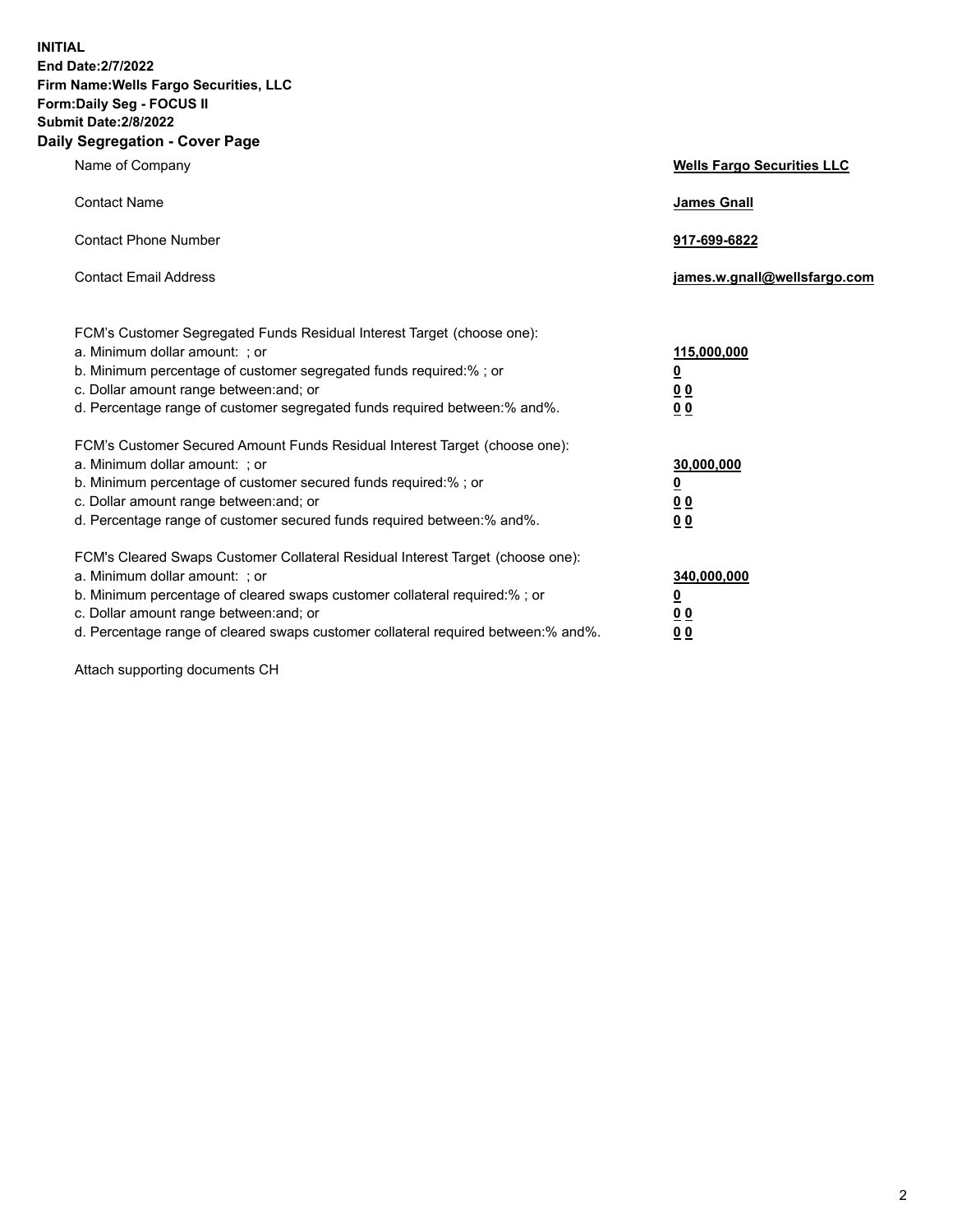**INITIAL End Date:2/7/2022 Firm Name:Wells Fargo Securities, LLC Form:Daily Seg - FOCUS II Submit Date:2/8/2022 Daily Segregation - Secured Amounts**

Foreign Futures and Foreign Options Secured Amounts Amount required to be set aside pursuant to law, rule or regulation of a foreign government or a rule of a self-regulatory organization authorized thereunder **0** [7305] 1. Net ledger balance - Foreign Futures and Foreign Option Trading - All Customers A. Cash **494,324,051** [7315] B. Securities (at market) **184,267,759** [7317] 2. Net unrealized profit (loss) in open futures contracts traded on a foreign board of trade **-211,736,296** [7325] 3. Exchange traded options a. Market value of open option contracts purchased on a foreign board of trade **3,169** [7335] b. Market value of open contracts granted (sold) on a foreign board of trade **0** [7337] 4. Net equity (deficit) (add lines 1. 2. and 3.) **466,858,683** [7345] 5. Account liquidating to a deficit and account with a debit balances - gross amount **43,532,332** [7351] Less: amount offset by customer owned securities **-43,521,600** [7352] **10,732** [7354] 6. Amount required to be set aside as the secured amount - Net Liquidating Equity Method (add lines 4 and 5) 7. Greater of amount required to be set aside pursuant to foreign jurisdiction (above) or line 6. FUNDS DEPOSITED IN SEPARATE REGULATION 30.7 ACCOUNTS 1. Cash in banks A. Banks located in the United States **101,231,812** [7500] B. Other banks qualified under Regulation 30.7 **3,902,623** [7520] **105,134,435** [7530] 2. Securities A. In safekeeping with banks located in the United States **137,324,516** [7540] B. In safekeeping with other banks qualified under Regulation 30.7 **0** [7560] **137,324,516** [7570] 3. Equities with registered futures commission merchants A. Cash **18,505,219** [7580] B. Securities **46,943,242** [7590] C. Unrealized gain (loss) on open futures contracts **24,630,287** [7600] D. Value of long option contracts **3,169** [7610] E. Value of short option contracts **0** [7615] **90,081,917** [7620] 4. Amounts held by clearing organizations of foreign boards of trade A. Cash **0** [7640] B. Securities **0** [7650] C. Amount due to (from) clearing organization - daily variation **0** [7660] D. Value of long option contracts **0** [7670] E. Value of short option contracts **0** [7675] **0** [7680]

- 5. Amounts held by members of foreign boards of trade
	-
	-
	- C. Unrealized gain (loss) on open futures contracts **-250,750,042** [7720]
	- D. Value of long option contracts **0** [7730]
	- E. Value of short option contracts **0** [7735] **242,322,982** [7740]
- 6. Amounts with other depositories designated by a foreign board of trade **0** [7760]
- 7. Segregated funds on hand **0** [7765]
- 8. Total funds in separate section 30.7 accounts **574,863,850** [7770]
- 9. Excess (deficiency) Set Aside for Secured Amount (subtract line 7 Secured Statement Page 1 from Line 8)
- 10. Management Target Amount for Excess funds in separate section 30.7 accounts **30,000,000** [7780]
- 11. Excess (deficiency) funds in separate 30.7 accounts over (under) Management Target **77,994,435** [7785]

**466,869,415** [7355]

## **466,869,415** [7360]

 A. Cash **302,932,358** [7700] B. Securities **190,140,666** [7710] **107,994,435** [7380]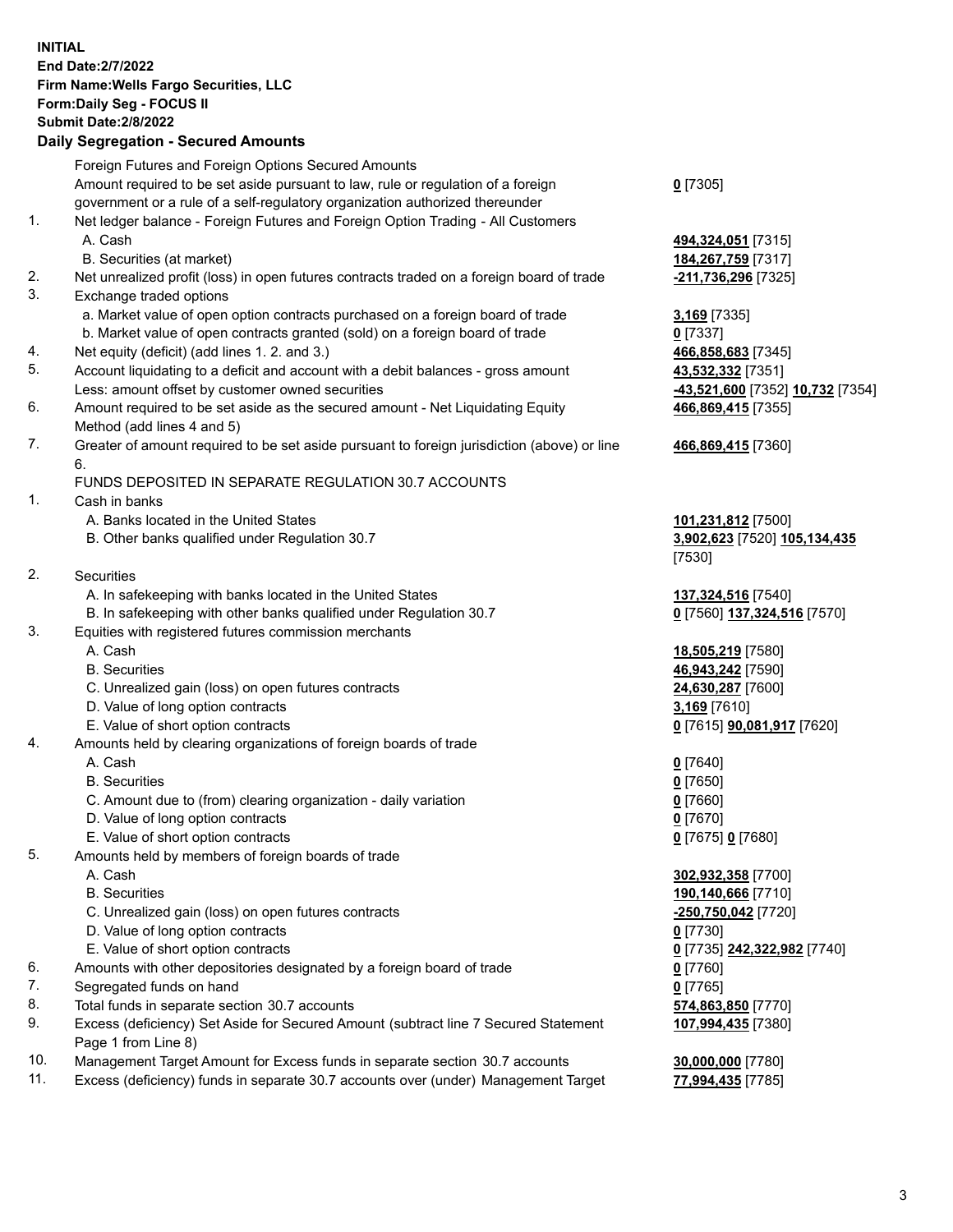|     | <b>INITIAL</b><br>End Date: 2/7/2022<br>Firm Name: Wells Fargo Securities, LLC<br>Form: Daily Seg - FOCUS II<br><b>Submit Date:2/8/2022</b><br>Daily Segregation - Segregation Statement |                                              |
|-----|------------------------------------------------------------------------------------------------------------------------------------------------------------------------------------------|----------------------------------------------|
|     | SEGREGATION REQUIREMENTS(Section 4d(2) of the CEAct)                                                                                                                                     |                                              |
| 1.  | Net ledger balance                                                                                                                                                                       |                                              |
|     | A. Cash                                                                                                                                                                                  | 3,234,146,856 [7010]                         |
|     | B. Securities (at market)                                                                                                                                                                | 1,945,127,812 [7020]                         |
| 2.  | Net unrealized profit (loss) in open futures contracts traded on a contract market                                                                                                       | 333,886,328 [7030]                           |
| 3.  | Exchange traded options                                                                                                                                                                  |                                              |
|     | A. Add market value of open option contracts purchased on a contract market                                                                                                              | 1,484,613,227 [7032]                         |
|     | B. Deduct market value of open option contracts granted (sold) on a contract market                                                                                                      | -1,393,767,010 [7033]                        |
| 4.  | Net equity (deficit) (add lines 1, 2 and 3)                                                                                                                                              | 5,604,007,213 [7040]                         |
| 5.  | Accounts liquidating to a deficit and accounts with                                                                                                                                      |                                              |
|     | debit balances - gross amount                                                                                                                                                            | 37,552,510 [7045]                            |
|     | Less: amount offset by customer securities                                                                                                                                               | <mark>-37,550,591</mark> [7047] 1,919 [7050] |
| 6.  | Amount required to be segregated (add lines 4 and 5)                                                                                                                                     | 5,604,009,132 [7060]                         |
|     | FUNDS IN SEGREGATED ACCOUNTS                                                                                                                                                             |                                              |
| 7.  | Deposited in segregated funds bank accounts                                                                                                                                              |                                              |
|     | A. Cash                                                                                                                                                                                  | 129,673,510 [7070]                           |
|     | B. Securities representing investments of customers' funds (at market)                                                                                                                   | 635,447,775 [7080]                           |
|     | C. Securities held for particular customers or option customers in lieu of cash (at<br>market)                                                                                           | 98,989,267 [7090]                            |
| 8.  | Margins on deposit with derivatives clearing organizations of contract markets                                                                                                           |                                              |
|     | A. Cash                                                                                                                                                                                  | 3,303,927,709 [7100]                         |
|     | B. Securities representing investments of customers' funds (at market)                                                                                                                   | 124,365,829 [7110]                           |
|     | C. Securities held for particular customers or option customers in lieu of cash (at<br>market)                                                                                           | 1,846,138,545 [7120]                         |
| 9.  | Net settlement from (to) derivatives clearing organizations of contract markets                                                                                                          | -20,636,866 [7130]                           |
| 10. | Exchange traded options                                                                                                                                                                  |                                              |
|     | A. Value of open long option contracts                                                                                                                                                   | 1,484,613,227 [7132]                         |
|     | B. Value of open short option contracts                                                                                                                                                  | -1,393,767,010 [7133]                        |
| 11. | Net equities with other FCMs                                                                                                                                                             |                                              |
|     | A. Net liquidating equity                                                                                                                                                                | $0$ [7140]                                   |
|     | B. Securities representing investments of customers' funds (at market)                                                                                                                   | $0$ [7160]                                   |
|     | C. Securities held for particular customers or option customers in lieu of cash (at<br>market)                                                                                           | $0$ [7170]                                   |
| 12. | Segregated funds on hand                                                                                                                                                                 | $0$ [7150]                                   |
| 13. | Total amount in segregation (add lines 7 through 12)                                                                                                                                     | 6,208,751,986 [7180]                         |
| 14. | Excess (deficiency) funds in segregation (subtract line 6 from line 13)                                                                                                                  | 604,742,854 [7190]                           |
| 15. | Management Target Amount for Excess funds in segregation                                                                                                                                 | 115,000,000 [7194]                           |
| 16. | Excess (deficiency) funds in segregation over (under) Management Target Amount                                                                                                           | 489,742,854 [7198]                           |
|     | Excess                                                                                                                                                                                   |                                              |